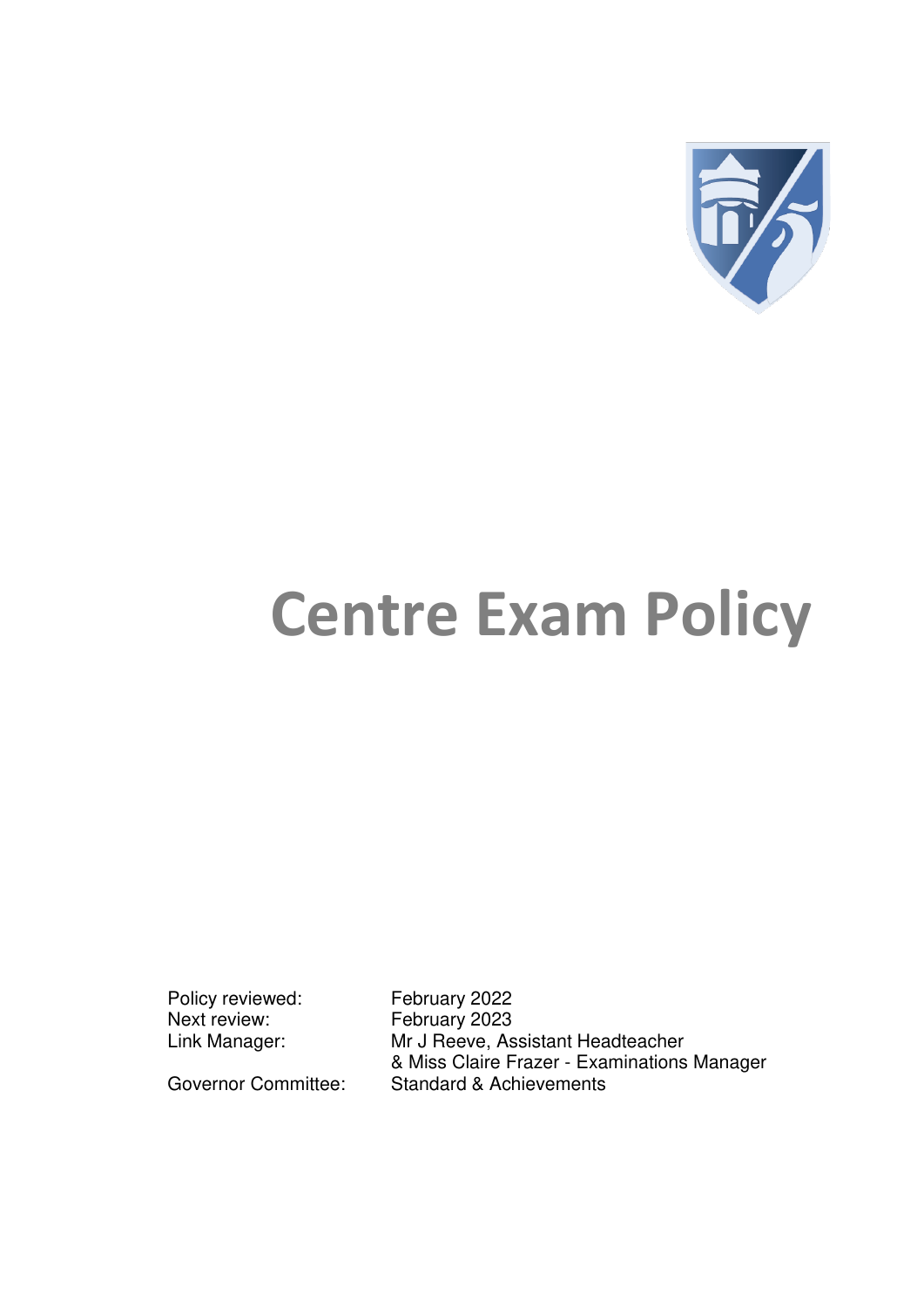## Centre Policy for determining teacher assessed grades in Summer 2022

## **Background**

Every centre is required to create a Centre Policy that reflects its individual circumstances. It is anticipated that you may choose to adopt this pre-populated template in full. Or you may choose to make amendments – adding or deleting material – to reflect your own practices. In any case, centres must understand and actively implement the centre policy adopted, although this template is provided for information and does not constitute legal advice.

The template is written with a minimal amount of content in [brackets] that can be deleted, and material in CAPITAL LETTERS that should be added, if the content is retained as part of your policy.

Your policy must take account of the guidance provided in the document: *JCQ Guidance on the determination of grades for A/AS Levels and GCSEs for summer 2022*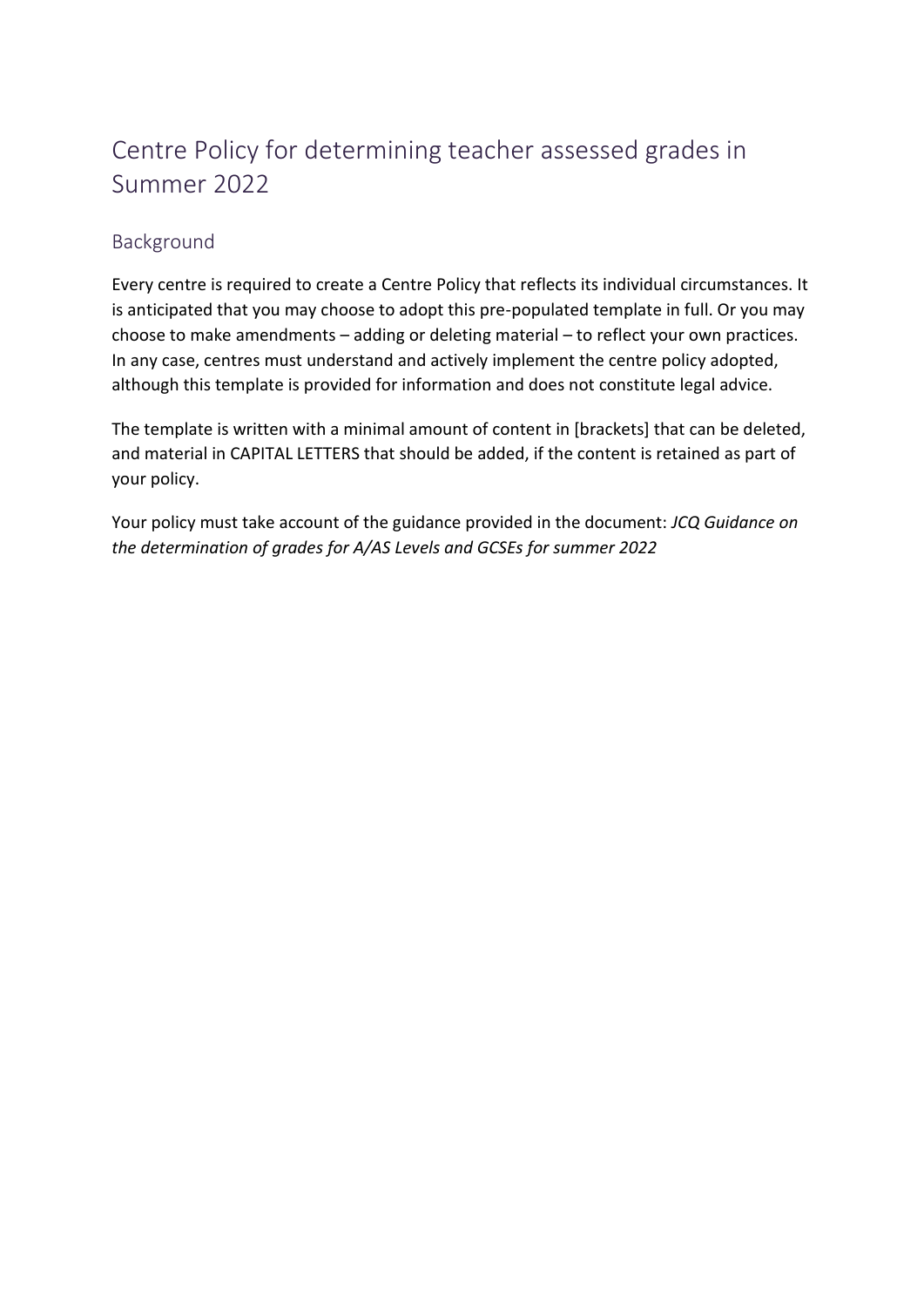# Centre Policy for determining teacher assessed grades – summer 2022: Sale High School

## Statement of intent

This section outlines the purpose of this document in relation to our centre.

#### **Statement of Intent**

This section provides details of the purpose of this document, as appropriate to our centre:

*The purpose of this policy is:* 

- *To ensure that teacher assessed grades are determined fairly, consistently, free from bias and effectively within and across departments.*
- *To ensure the operation of effective processes with clear guidelines and support for staff.*
- *To ensure that all staff involved in the processes clearly understand their roles and responsibilities.*
- *To support teachers to take evidence-based decisions in line with Joint Council for Qualifications guidance.*
- *To ensure the consideration of historical centre data in the process, and the appropriate decision making in respect of, teacher assessed grades.*
- *To support a high standard of internal quality assurance in the allocation of teacher assessed grades.*
- *To support our centre in meeting its obligations in relation to equality legislation.*
- *To ensure our centre meets all requirements set out by the Department of Education, Ofqual, the Joint Council for Qualifications and awarding organisations for Summer 2022 qualifications.*
- *To ensure the process for communicating to candidates and their parents/carers how they will be assessed is clear, in order to give confidence.*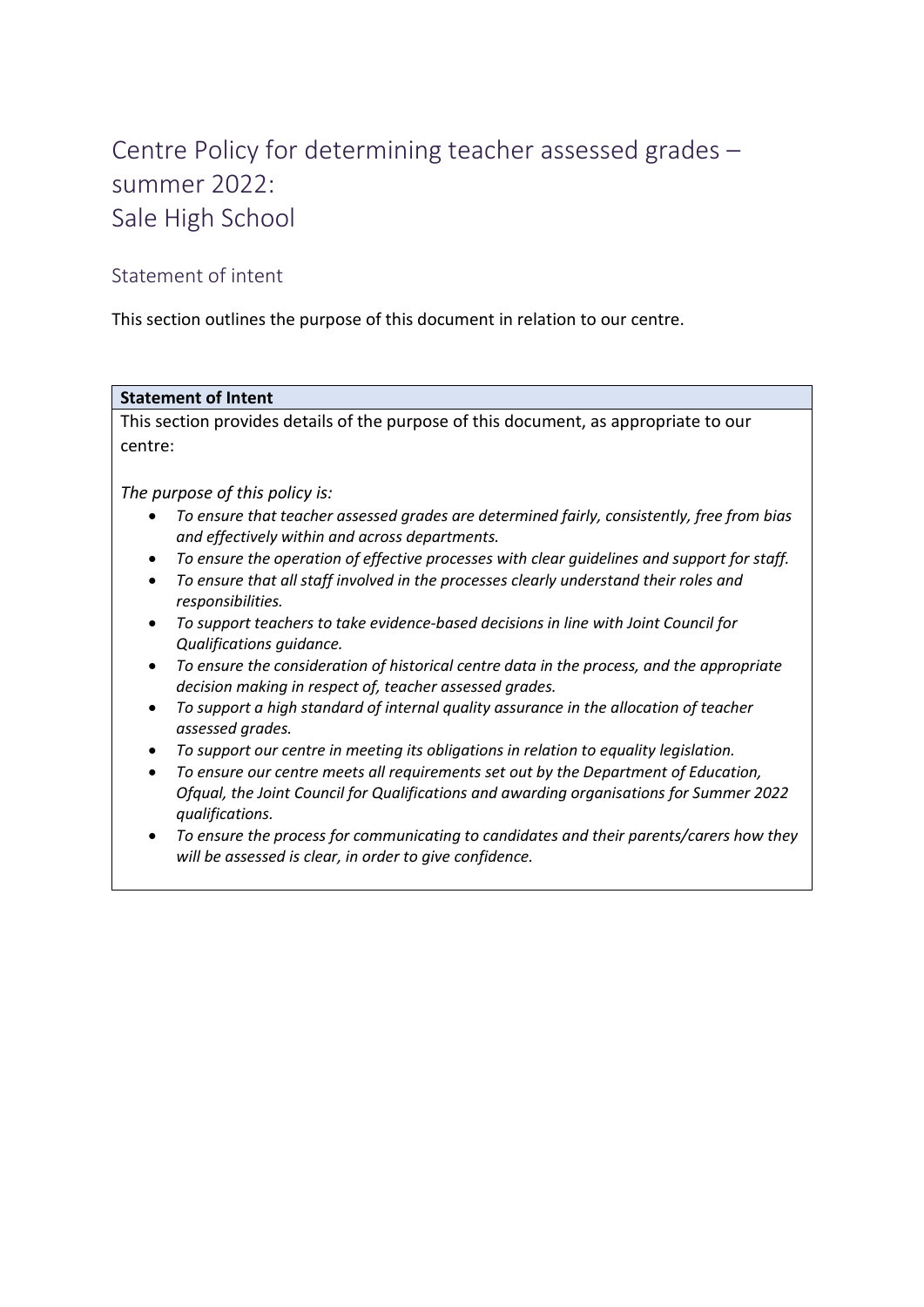## Roles and responsibilities

This section of our Centre Policy outlines the personnel in our centre who have specific roles and responsibilities in the process of determining teacher assessed grades this year.

#### **Roles and Responsibilities**

This section gives details of the roles and responsibilities within our centre:

## *Head of Centre*

- *Our Head of Centre, Jayne O'Grady, will be responsible for approving our policy for determining teacher assessed grades.*
- *Our Head of Centre has overall responsibility for Sale High School as an examinations centre and will ensure that clear roles and responsibilities of all staff are defined.*
- *Our Head of Centre will confirm that teacher assessed grade decisions represent the academic judgement made by teachers and that the checks in place ensure these align with the guidance on standards provided by awarding organisations.*
- *Our Head of Centre will ensure a robust internal quality assurance process has been produced and signed-off in advance of results being submitted.*

## *Senior Leadership Team and Heads of Department*

*Our Senior Leadership Team and Heads of Departments will:*

- *provide training and support to our other staff.*
- *support the Head of Centre in the quality assurance of the final teacher assessed grades.*
- *ensure an effective approach within and across departments and authenticating the preliminary outcome from single teacher subjects.*
- *be responsible for ensuring staff have a clear understanding of the internal and external quality assurance processes and their role within it.*
- *ensure that all teachers within their department make consistent judgements about student evidence in deriving a grade.*
- *ensure all staff conduct assessments under the appropriate levels of control with reference to guidance provided by the Joint Council for Qualifications.*
- *ensure teachers have the information required to make accurate and fair judgments.*
- *ensure that a Head of Department Checklist is completed for each qualification that they are submitting.*

## *Teachers/ Specialist Teachers / SENCo*

*Our teachers, specialist teachers and SENCo will:*

- *ensure they conduct assessments under our centre's appropriate levels of control and have sufficient evidence, in line with this Centre Policy and guidance from the Joint Council for Qualifications, to provide teacher assessed grades for each student they have entered for a qualification.*
- *ensure that the teacher assessed grade they assign to each student is a fair, valid and reliable reflection of the assessed evidence available for each student.*
- *make judgements based on what each student has been taught and what they have been assessed on, as outlined in the section on grading in the main JCQ guidance.*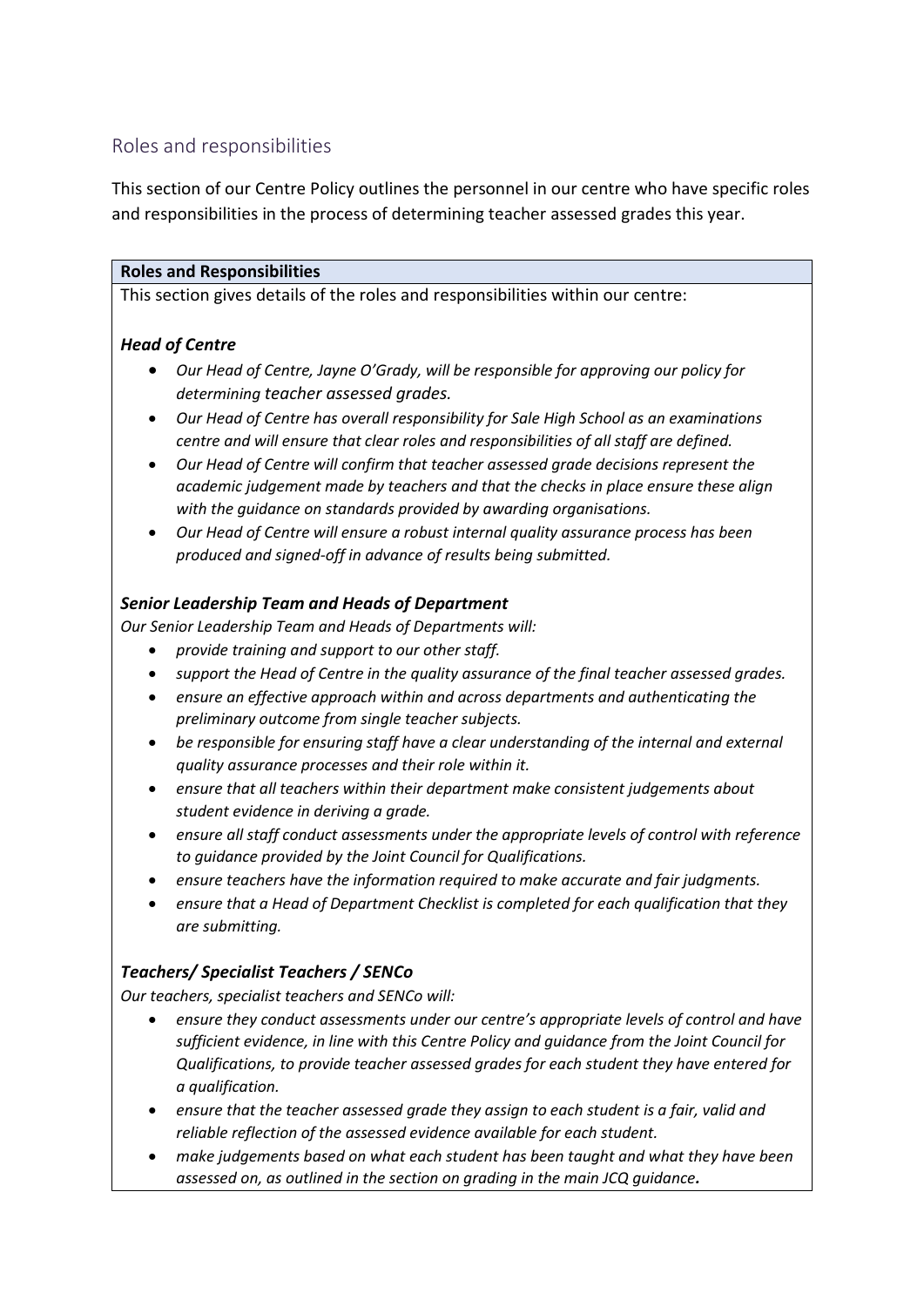- *produce an Assessment Record for each subject cohort, that includes the nature of the assessment evidence being used, the level of control for assessments considered, and any other evidence that explains the determination of the final teacher assessed grades. Any necessary variations for individual students will also be recorded.*
- *securely store and be able to retrieve sufficient evidence to justify their decisions.*

## *Examinations Officer*

*Our Examinations Officer will:*

 *be responsible for the administration of our final teacher assessed grades and for managing the post-results services.*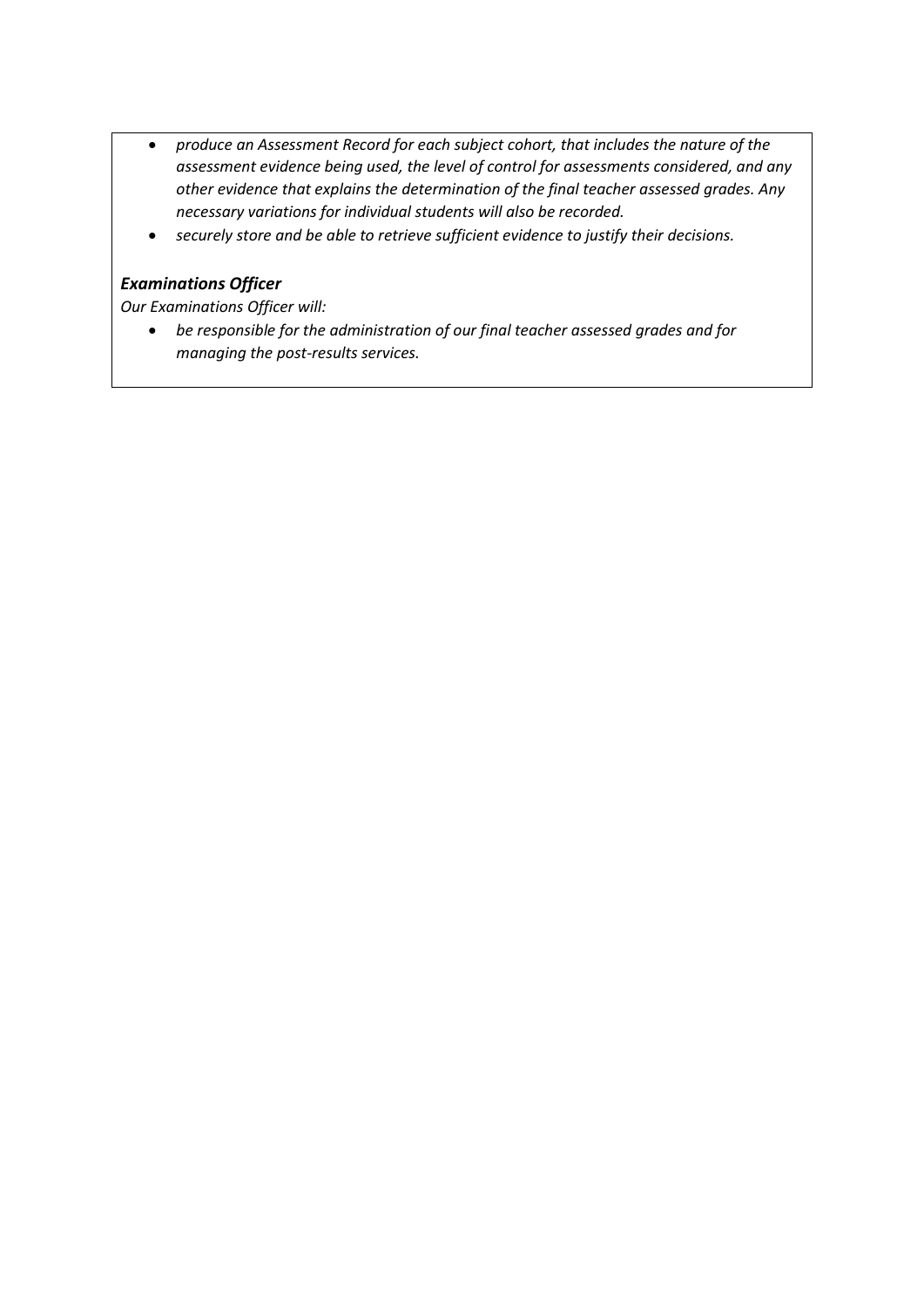## Training, support and guidance

This section of our Centre Policy outlines the training, support and guidance that our centre will provide to those determining teacher assessed grades this year.

#### **Training**

This section provides details of the approach our centre will take to *training, support and guidance in determining teacher assessed grades this year*

- *Teachers involved in determining grades in our centre will attend any centre-based training to help achieve consistency and fairness to all students.*
- *Teachers will engage fully with all training and support that has been provided by the Joint Council for Qualifications and the awarding organisations.*

#### **Support for Newly Qualified Teachers and teachers less familiar with assessment**

This section provides details of our approach to *training, support and guidance for newly qualified teachers and teachers less familiar with assessment* 

- *We will provide mentoring from experienced teachers to NQTs and teachers less familiar with assessment.*
- *We will put in place additional internal reviews of teacher assessed grades for NQTs and other teachers as appropriate.*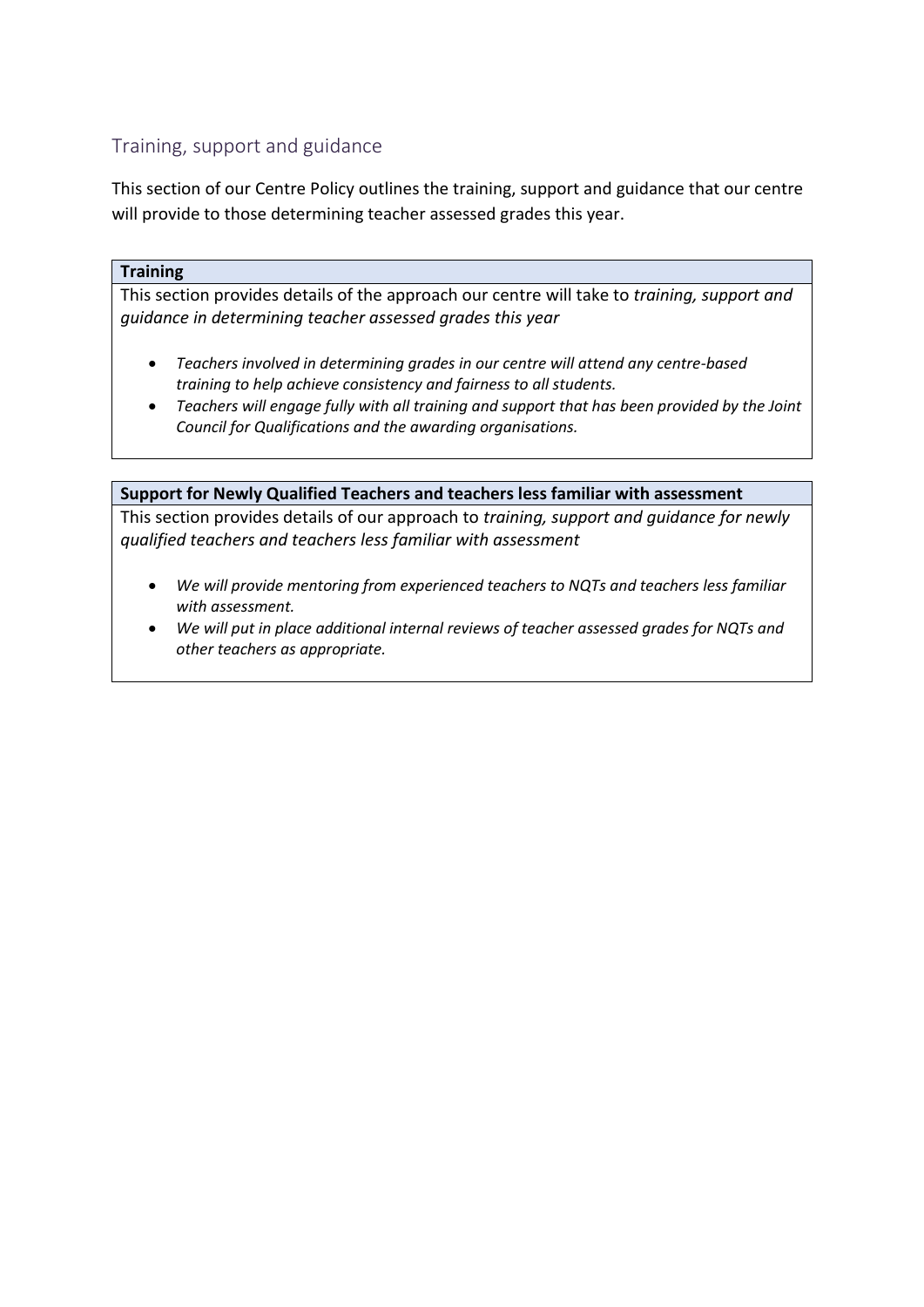## Use of appropriate evidence

This section of our Centre Policy indicates how our centre will give due regard to the section in the JCQ guidance entitled: *Guidance on grading for teachers*.

## **A. Use of evidence**  This section gives details in relation to our use of evidence. *Teachers making judgements will have regard to the Ofqual Head of Centre guidance on recommended evidence, and further guidance provided by awarding organisations. All candidate evidence used to determine teacher assessed grades, and associated documentation, will be retained and made available for the purposes of external quality assurance and appeals. We will be using student work produced in response to assessment materials provided by our awarding organisation(s), including groups of questions, past papers or similar materials such as practice or sample papers. We will use non-exam assessment work (often referred to as coursework), even if this has not been fully completed. We will use student work produced in centre-devised tasks that reflect the specification, that follow the same format as awarding organisation materials, and have been marked in a way that reflects awarding organisation mark schemes. We will use substantial class or homework (including work that took place during remote learning). We will use internal tests taken by pupils. We will use mock exams taken over the course of study. We will use records of a student's capability and performance over the course of study in performance-based subjects such as music, drama and PE.*

*We provide further detail in the following areas:* 

## *Additional Assessment Materials*

- *We will use additional assessment materials to give students the opportunity to show what they know, understand or can do in an area of content that has been taught but not yet assessed.*
- *We will use additional assessment materials to give students an opportunity to show improvement, for example, to validate or replace an existing piece of evidence.*
- *We will use additional assessment materials to support consistency of judgement between teachers or classes by giving everyone the same task to complete.*
- *We will combine and/or remove elements of questions where, for example, a multi-part question includes a part which focuses on an element of the specification that hasn't been taught.*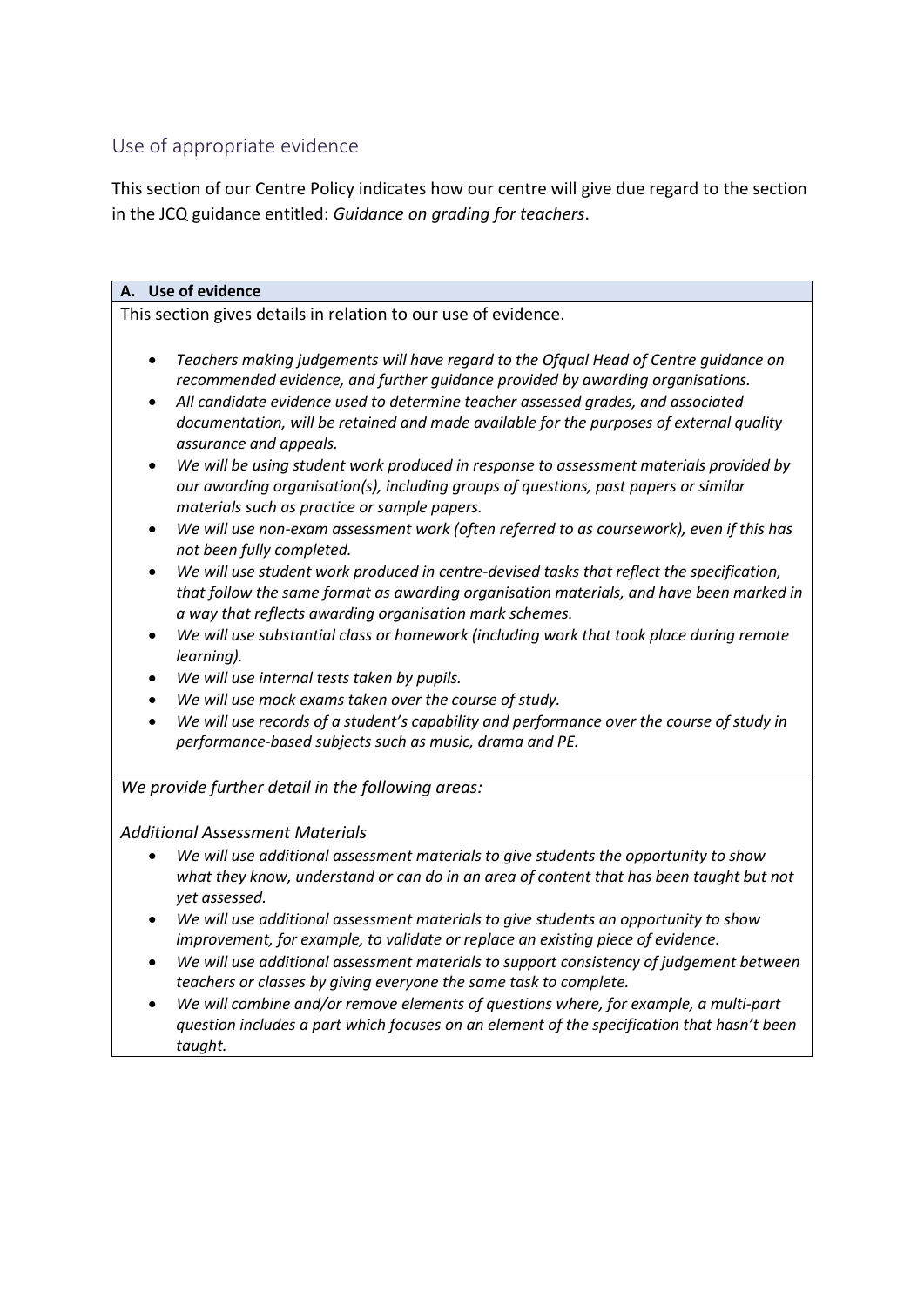*Our centre will ensure the appropriateness of evidence and balance of evidence in arriving at grades in the following ways:* 

- *We will consider the level of control under which an assessment was completed, for example, whether the evidence was produced under high control and under supervision or at home.*
- *We will ensure that we are able to authenticate the work as the student's own, especially where that work was not completed within the school or college.*
- *We will consider the limitations of assessing a student's performance when using assessments that have been completed more than once, or drafted and redrafted, where this is not a skill being assessed.*
- *We will consider the specification and assessment objective coverage of the assessment.*
- *We will consider the depth and breadth of knowledge, understanding and skills assessed, especially higher order skills within individual assessments.*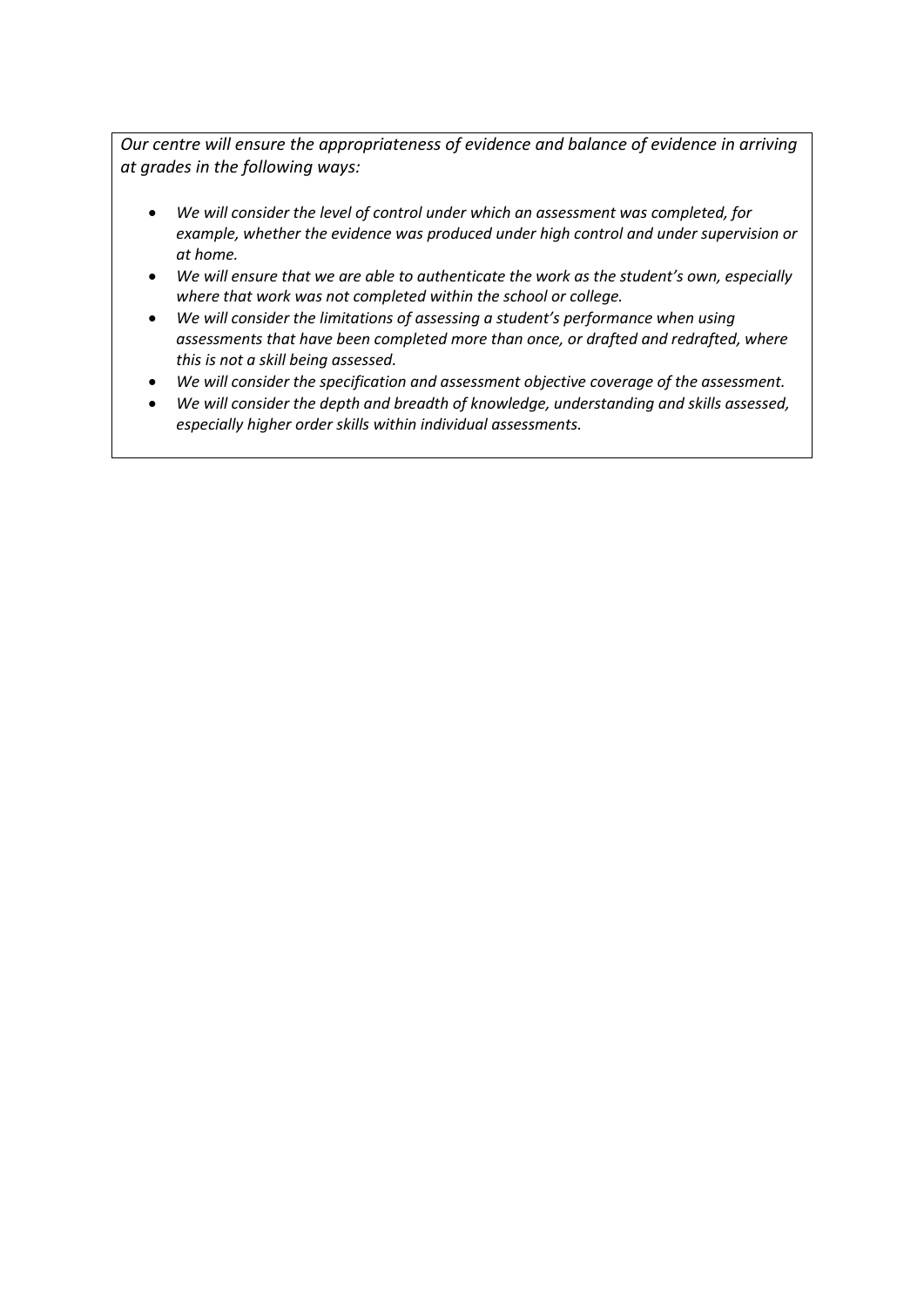Determining teacher assessed grades

*This section of our Centre Policy outlines the approach our centre will take to awarding teacher assessed grades.* 

#### **Awarding teacher assessed grades based on evidence**

We give details here of our centre's approach to awarding teacher assessed grades*.* 

- *Our teachers will determine grades based on evidence which is commensurate with the standard at which a student is performing, i.e. their demonstrated knowledge, understanding and skills across the content of the course they have been taught.*
- *Our teachers will record how the evidence was used to arrive at a fair and objective grade, which is free from bias.*
- *Our teachers will produce an Assessment Record for each subject cohort and will share this with their Head of Department. Any necessary variations for individual students will also be shared.*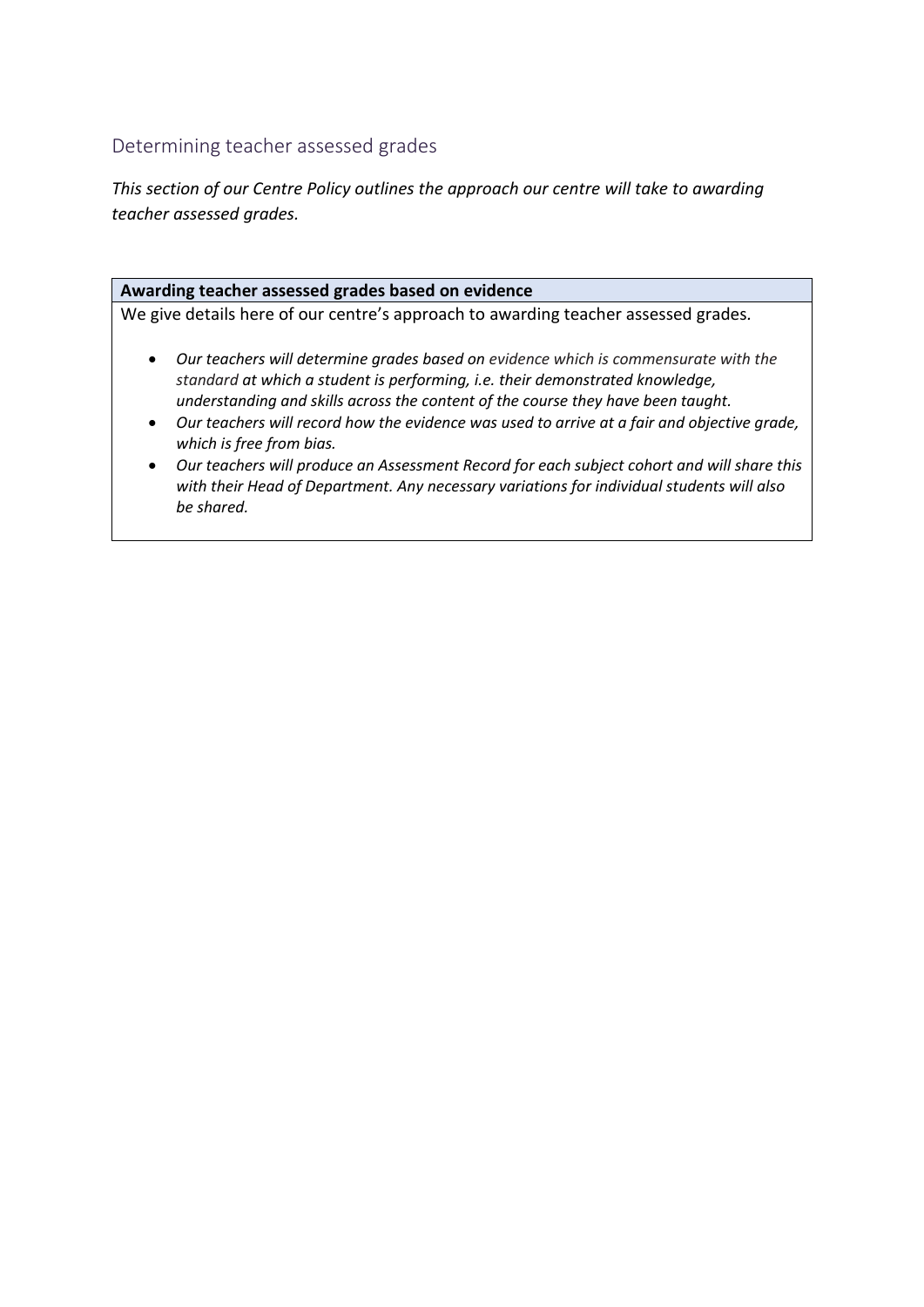## Internal quality assurance

This section of our Centre Policy outlines the approach our centre will take to ensure internal standardisation of teacher assessed grades, to ensure consistency, fairness and objectivity of decisions.

#### *Head of Centre Internal Quality Assurance and Declaration*

#### **Internal quality assurance**

This section gives details of our approach to internal standardisation, within and across subject departments.

- *We will ensure that all teachers involved in deriving teacher assessed grades read and understand this Centre Policy document.*
- *In subjects where there is more than one teacher and/or class in the department, we will ensure that our centre carries out an internal standardisation process.*
- *We will ensure that all teachers are provided with training and support to ensure they take a consistent approach to:* 
	- o *Arriving at teacher assessed grades*
	- o *Marking of evidence*
	- o *Reaching a holistic grading decision*
	- o *Applying the use of grading support and documentation*
- *We will conduct internal standardisation across all grades.*
- *We will ensure that the Assessment Record will form the basis of internal standardisation and discussions across teachers to agree the awarding of teacher assessed grades.*
- *Where necessary, we will review and reflect on individual grading decisions to ensure alignment with the standards as outlined by our awarding organisation(s).*
- *Where appropriate, we will amend individual grade decisions to ensure alignment with the standards as outlined by our awarding organisation(s).*
- *Where there is only one teacher involved in marking assessments and determining grades, then the output of this activity will be reviewed by an appropriate member of staff within the centre with the necessary knowledge, experience and skill set to provide this. In other cases this will be through external moderation.*
- *In respect of equality legislation, we will consider the range of evidence for students of different protected characteristics that are included in our internal standardisation.*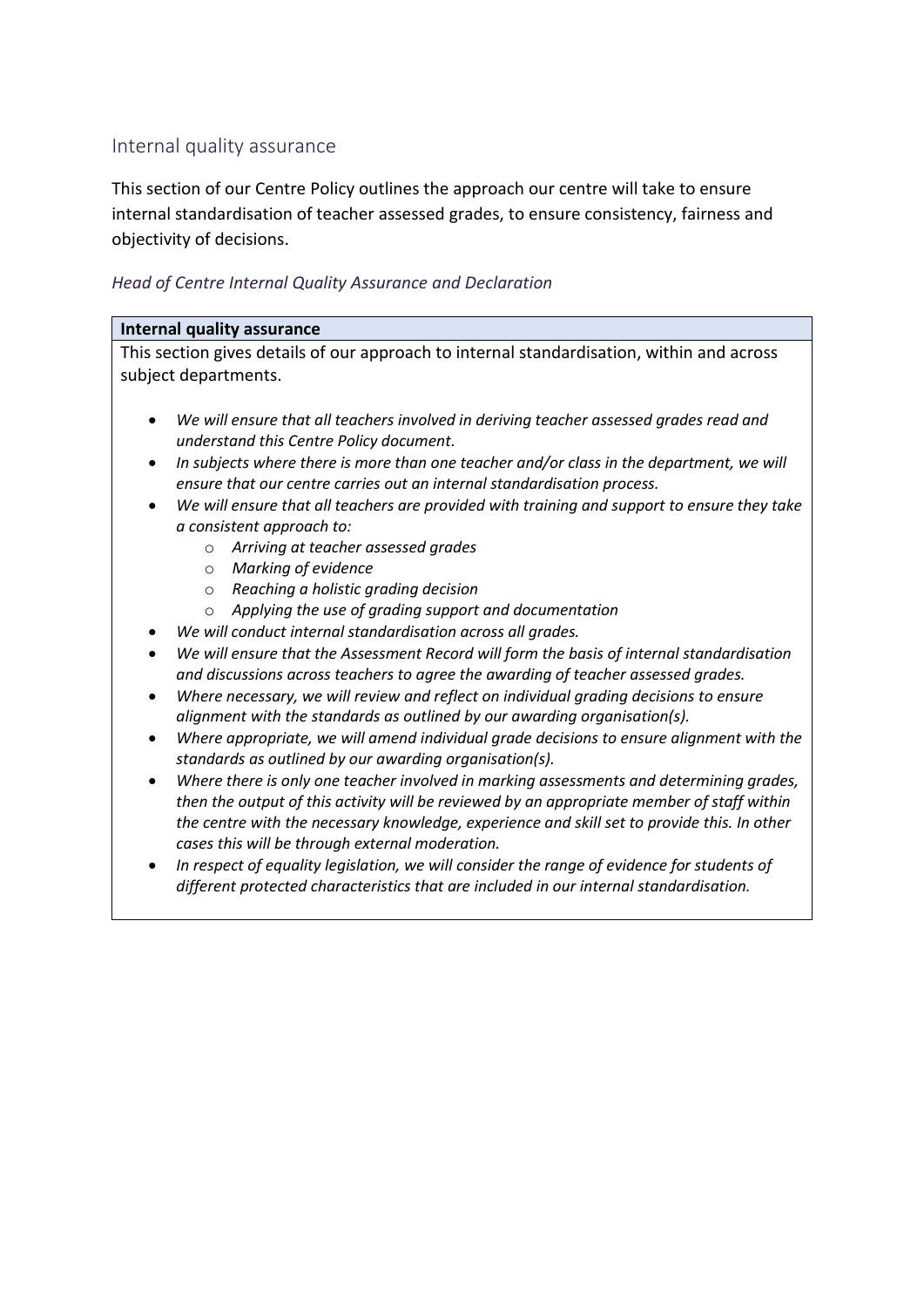## Comparison of teacher assessed grades to results for previous cohorts

This section of our Centre Policy outlines the approach we will take to compare our teacher assessed grades in 2022 with results from previous cohorts.

## **Comparison of Teacher Assessed Grades to results for previous cohorts**

This section gives details of our internal process to ensure a comparison of teacher assessed grades at qualification level to results for previous cohorts in our centre taking the same qualification.

- *We will compile information on the grades awarded to our students in past June series in which exams took place (e.g. 2017 - 2019).*
- *We will consider the size of our cohort from year to year.*
- We will consider the stability of our centre's overall grade outcomes from year to year.
- *We will consider both subject and centre level variation in our outcomes during the internal quality assurance process.*
- *We will prepare a succinct narrative on the outcomes of the review against historic data which, in the event of significant divergence from the qualifications-levels profiles attained in previous examined years, which address the reasons for this divergence. This commentary will be available for subsequent review during the QA process.*

*This section gives details of the approach our centre will follow if our initial teacher assessed grades for a qualification are viewed as overly lenient or harsh compared to results in previous years.* 

- *We will compile historical data giving appropriate regard to potential mixtures of A\*-G and 9-1 grades in GCSEs. Where required, we will use the Ofqual guidance to convert legacy grades into the new 9 to 1 scale.*
- *We will include grades from international GCSEs (for example, in mathematics) because we have previously offered these.*
- *We will bring together other data sources that will help to quality assure the grades we intend to award in 2022.*

*This section gives details of changes in our cohorts that need to be reflected in our comparisons.* 

*We will omit subjects that we no longer offer from the historical data.*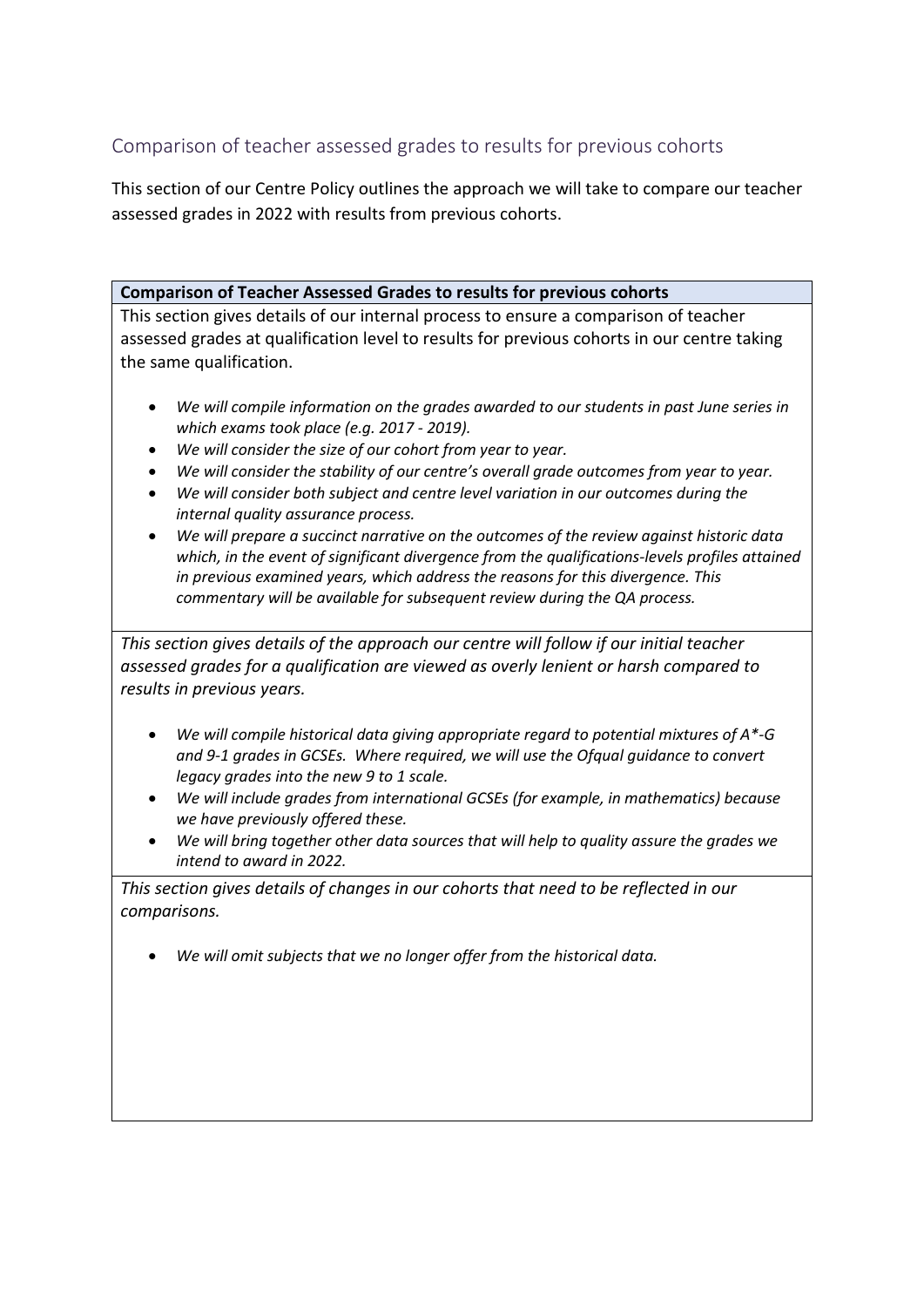## Access Arrangements and Special Considerations

This section of our Centre Policy outlines the approach our centre will take to provide students with appropriate access arrangements and take into account mitigating circumstances in particular instances.

## **Reasonable adjustments and mitigating circumstances (special consideration)**

This section gives details of our approach to access arrangements and mitigating circumstances (special consideration).

- *Where students have agreed access arrangements or reasonable adjustments (for example a reader or scribe) we will make every effort to ensure that these arrangements are in place when assessments are being taken.*
- *Where an assessment has taken place without an agreed reasonable adjustment or access arrangement, we will remove that assessment from the basket of evidence and alternative evidence obtained.*
- *Where illness or other personal circumstances might have affected performance in assessments used in determining a student's standard of performance, we will take account of this when making judgements.*
- *We will record, as part of the Assessment Record, how we have incorporated any necessary variations to take account of the impact of illness or personal circumstances on the performance of individual students in assessments.*
- *To ensure consistency in the application of Special Consideration, we will ensure all teachers have read and understood the document: JCQ – [A guide to the special](https://www.jcq.org.uk/wp-content/uploads/2020/08/A-guide-to-the-spec-con-process-202021-Website-version.pdf)  [consideration process, with effect from 1 September 2020](https://www.jcq.org.uk/wp-content/uploads/2020/08/A-guide-to-the-spec-con-process-202021-Website-version.pdf)*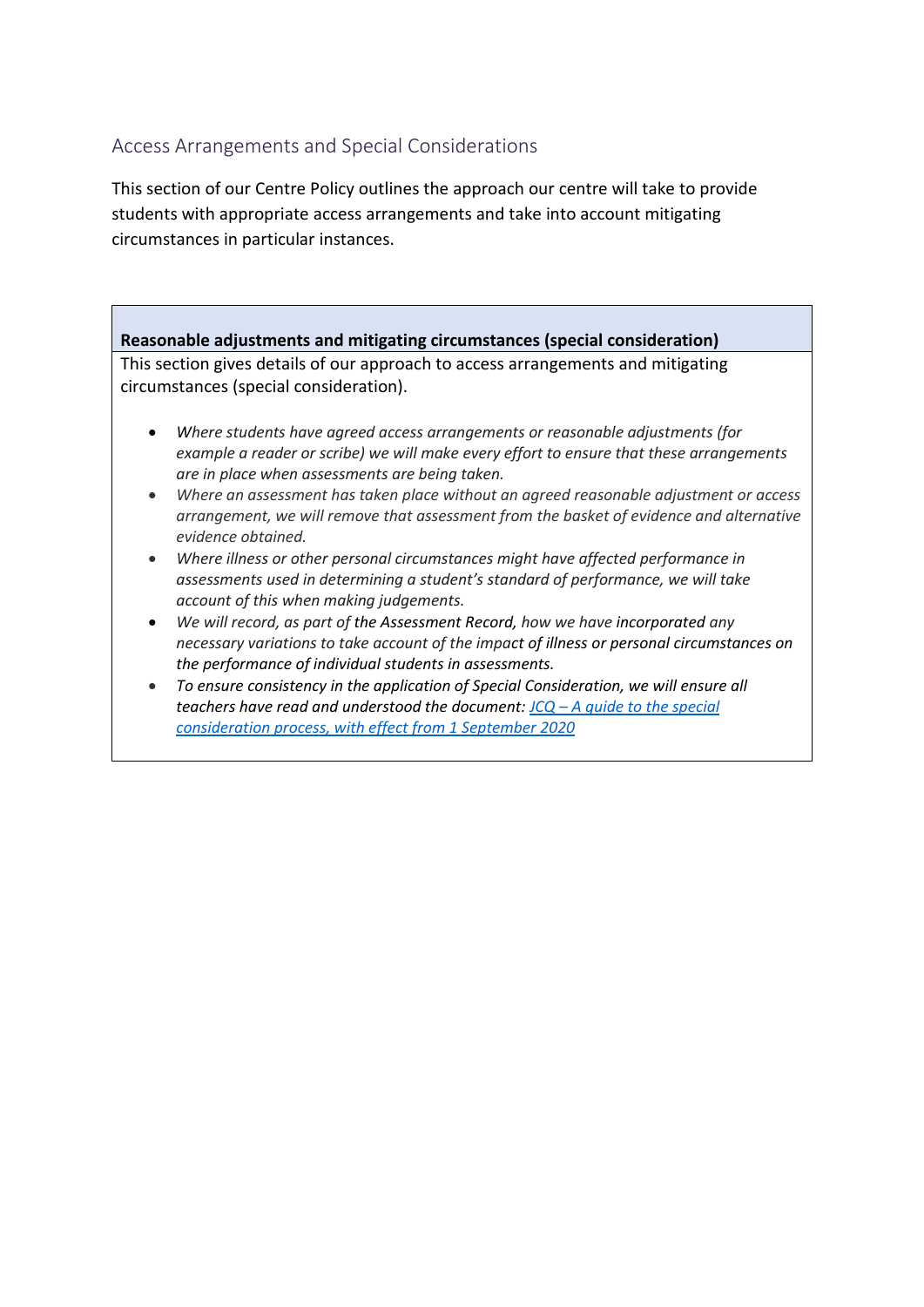## Addressing disruption/differential lost learning (DLL)

## B. **Addressing Disruption/Differentiated Lost Learning (DLL)**

This section gives details of our approach to address disruption or differentiated lost teaching.

 Teacher assessed grades will be determined based on evidence of the content that has been taught and assessed for each student.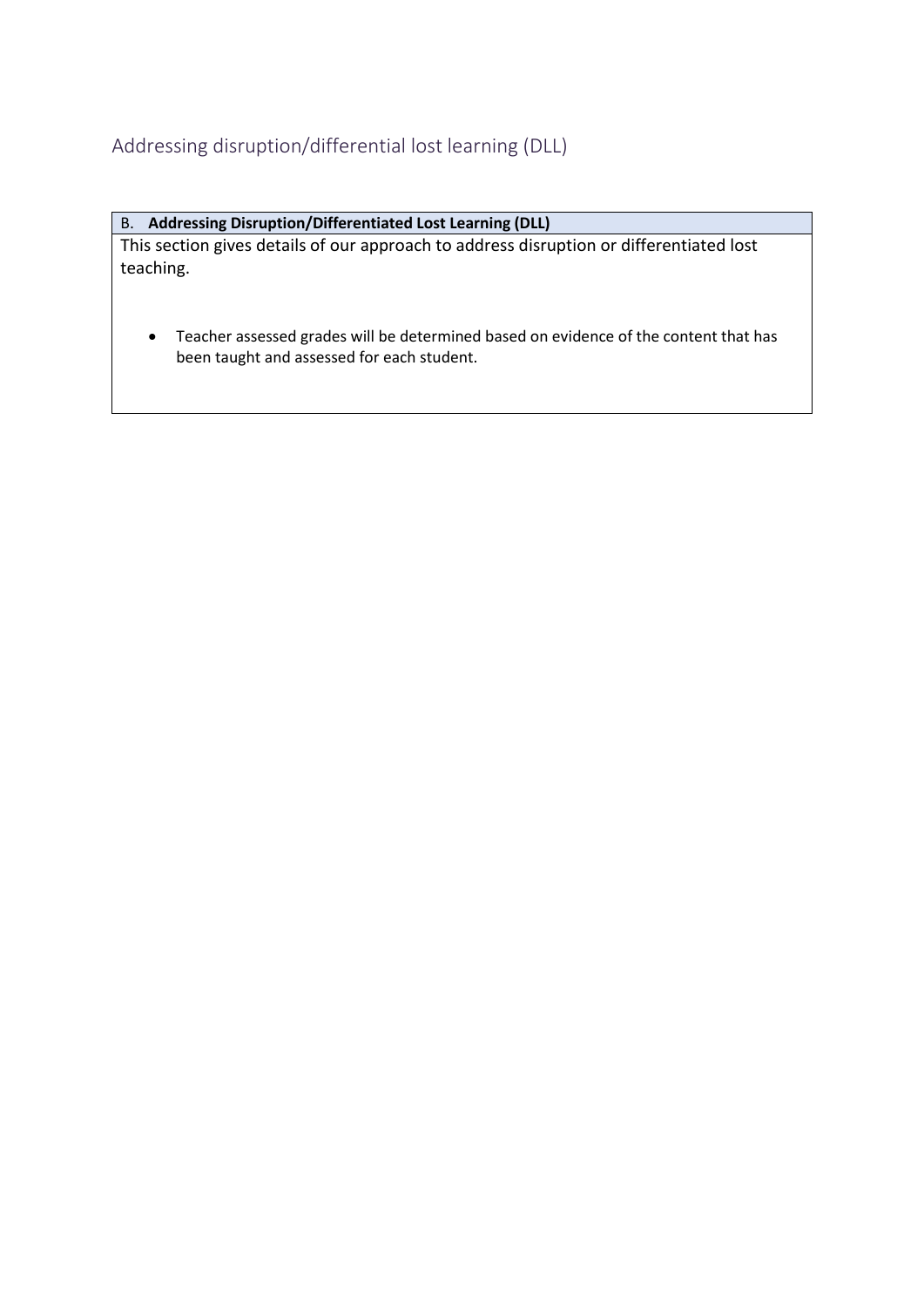## Objectivity

This section of our Centre Policy outlines the arrangements in place to ensure objectivity of decisions.

## **Objectivity**

This section gives a summary of the arrangements in place within our centre in relation to objectivity.

*Staff will fulfil their duties and responsibilities in relation to relevant equality and disability legislation.* 

*Senior Leaders, Heads of Department and Centre will consider:* 

- *sources of unfairness and bias (situations/contexts, difficulty, presentation and format, language, conditions for assessment, marker preconceptions);*
- *how to minimise bias in questions and marking and hidden forms of bias); and*
- *bias in teacher assessed grades.*

*To ensure objectivity, all staff involved in determining teacher assessed grades will be made aware that:* 

- *unconscious bias can skew judgements.*
- *the evidence presented should be valued for its own merit as an indication of performance and attainment.*
- *teacher assessed grades should not be influenced by candidates' positive or challenging personal circumstances, character, behaviour, appearance, socio-economic background, or protected characteristics.*
- *unconscious bias is more likely to occur when quick opinions are formed; and*

*Our internal standardisation process will help to ensure that there are different perspectives to the quality assurance process.*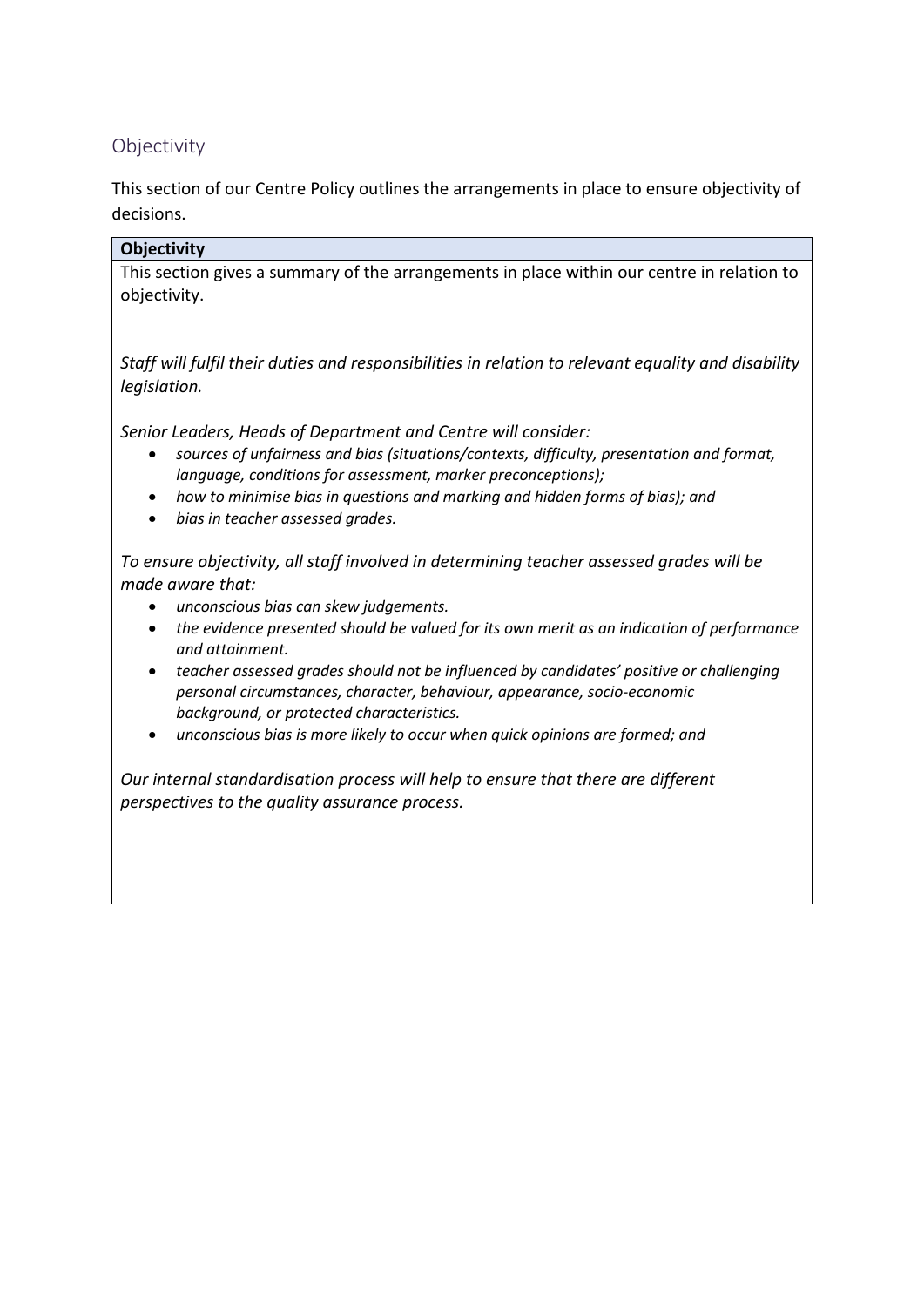## Recording decisions and retention of evidence and data

This section of our Centre Policy outlines our arrangements to recording decisions and to retaining evidence and data.

|       | C. Recording Decisions and Retention of Evidence and Data                            |
|-------|--------------------------------------------------------------------------------------|
|       | This section outlines our approach to recording decisions and retaining evidence and |
| data. |                                                                                      |

- *We will ensure that teachers and Heads of Departments maintain records that show how the teacher assessed grades process operated, including the rationale for decisions in relation to individual marks/grades.*
- *We will ensure that evidence is maintained across a variety of tasks to develop a holistic view of each student's demonstrated knowledge, understanding and skills in the areas of content taught.*
- *We will put in place recording requirements for the various stages of the process to ensure the accurate and secure retention of the evidence used to make decisions.*
- *We will comply with our obligations regarding data protection legislation.*
- *We will ensure that the grades accurately reflect the evidence submitted.*
- *We will ensure that evidence is retained electronically or on paper in a secure centre-based system that can be readily shared with our awarding organisation(s).*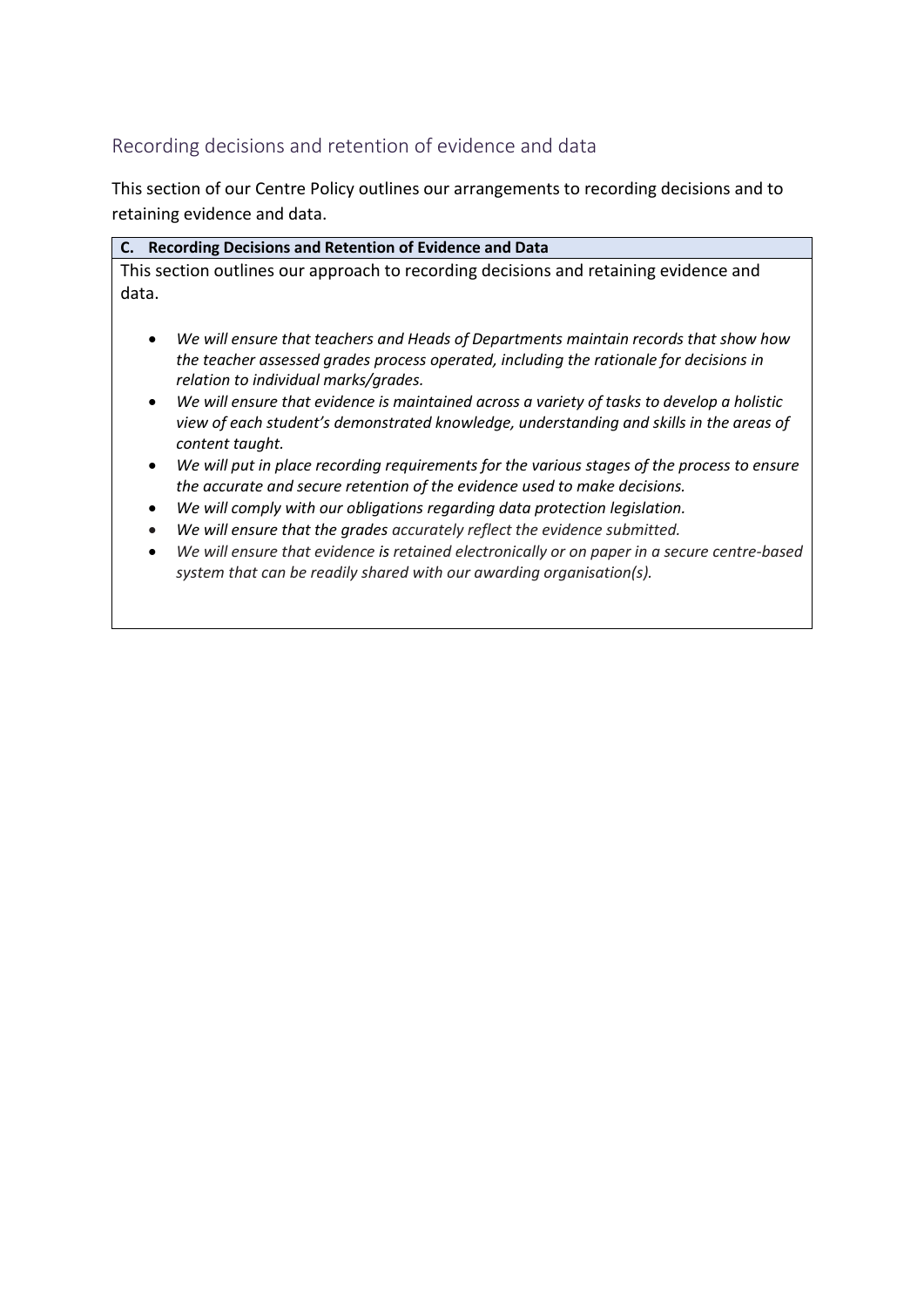## Authenticating evidence

#### **D. Authenticating evidence**

This section of our Centre Policy details the mechanisms in place to ensure that teachers are confident in the authenticity of evidence, and the process for dealing with cases where evidence is not thought to be authentic.

- *Robust mechanisms, which will include classroom based assessments, will be in place to ensure that teachers are confident that work used as evidence is the students' own and that no inappropriate levels of support have been given to students to complete it, either within the centre or with external tutors.*
- *It is understood that awarding organisations will investigate instances where it appears evidence is not authentic. We will follow all guidance provided by awarding organisations to support these determinations of authenticity.*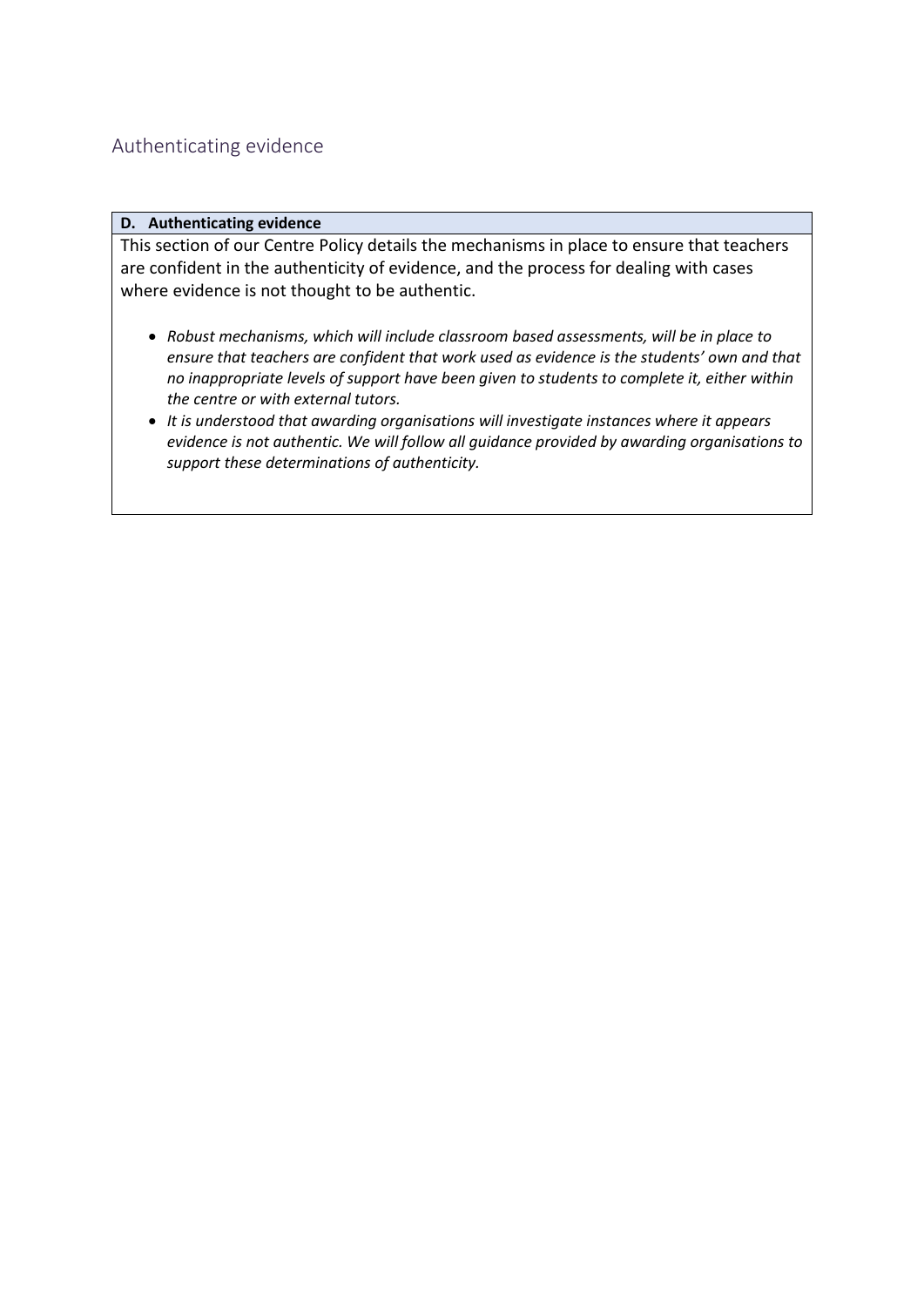## Confidentiality, malpractice, and conflicts of interest

## *Confidentiality*

*This section of our Centre Policy outlines the measures in place to ensure the confidentiality of the grades our centre determines, and to make students aware of the range of evidence on which those grades will be based.* 

#### **A. Confidentiality**

*This section details the measures in place in our centre to maintain the confidentiality of grades, while sharing information regarding the range of evidence on which the grades will be based.* 

- *All staff involved have been made aware of the need to maintain the confidentiality of teacher assessed grades.*
- *All teaching staff have been briefed on the requirement to share details of the range of evidence on which students' grades will be based, while ensuring that details of the final grades remain confidential.*
- *Relevant details from this Policy, including requirements around sharing details of evidence and the confidentiality requirements, have been shared with parents/guardians.*

#### *Malpractice*

This section of our Centre Policy outlines the measures in place to prevent malpractice and other breaches of exam regulations, and to deal with such cases if they occur.

#### **B. Malpractice**

*This section details the measures in place in our centre to prevent malpractice and, where that proves impossible, to handle cases in accordance with awarding organisation requirements.* 

- *Our general centre policies regarding malpractice, maladministration and conflicts of interest have been reviewed to ensure they address the specific challenges of delivery in Summer 2022.*
- *All staff involved have been made aware of these policies and have received training in them as necessary.*
- *All staff involved have been made aware of the specific types of malpractice which may affect the Summer 2022 series including:*
- o *breaches of internal security.*
- o *deception.*
- o *improper assistance to students.*
- o *failure to appropriately authenticate a student's work.*
- o *over direction of students in preparation for common assessments.*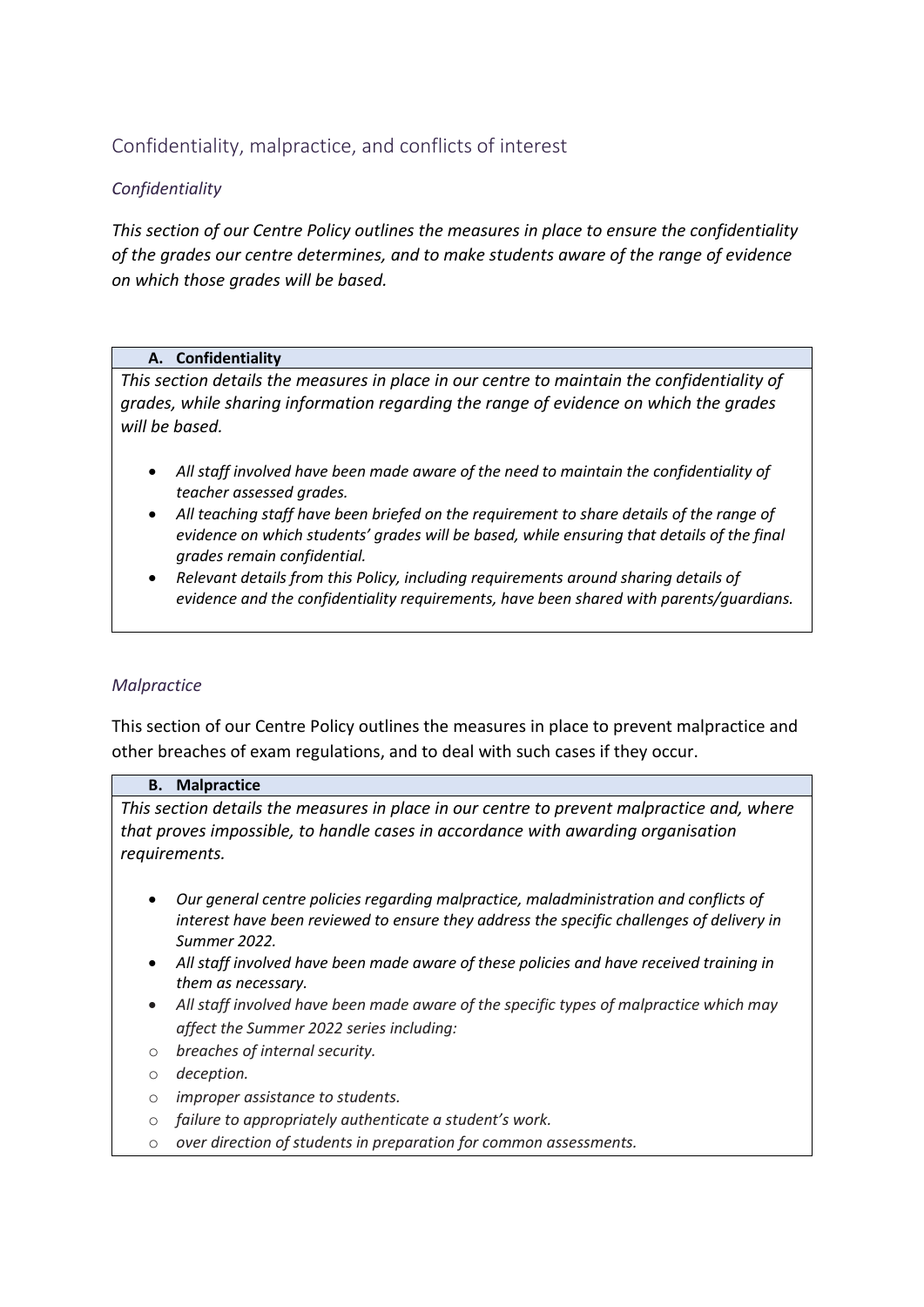- o *allegations that centres submit grades not supported by evidence that they know to be inaccurate.*
- o *centres enter students who were not originally intending to certificate a grade in the Summer 2022 series.*
- o *failure to engage as requested with awarding organisations during the External Quality Assurance and appeal stages; and*
- o *failure to keep appropriate records of decisions made and teacher assessed grades.*
- *The consequences of malpractice or maladministration as published in the JCQ guidance: [JCQ Suspected](https://www.jcq.org.uk/exams-office/malpractice/jcq-suspected-malpractice-policies-and-procedures-2019-2020) Malpractice: Policies and Procedures and including the risk of a delay to students receiving their grades, up to, and including, removal of centre status have been outlined to all relevant staff.*

## *Conflicts of Interest*

This section of our Centre Policy outlines the measures in place to address potential conflicts of interest.

#### **C. Conflicts of Interest**

*This section details our approach to addressing conflicts of interest, and how we will respond to such allegations.* 

- *To protect the integrity of assessments, all staff involved in the determination of grades must declare any conflict of interest such as relationships with students to our Head of Centre for further consideration.*
- *Our Head of Centre will take appropriate action to manage any conflicts of interest arising with centre staff in accordance with the JCQ documents - [General Regulations](https://www.jcq.org.uk/wp-content/uploads/2020/09/Gen_regs_approved_centres_20-21_FINAL.pdf)  [for Approved Centres, 1 September 2020 to 31 August 2021.](https://www.jcq.org.uk/wp-content/uploads/2020/09/Gen_regs_approved_centres_20-21_FINAL.pdf)*
- *We will also carefully consider the need if to separate duties and personnel to ensure fairness in later process reviews and appeals.*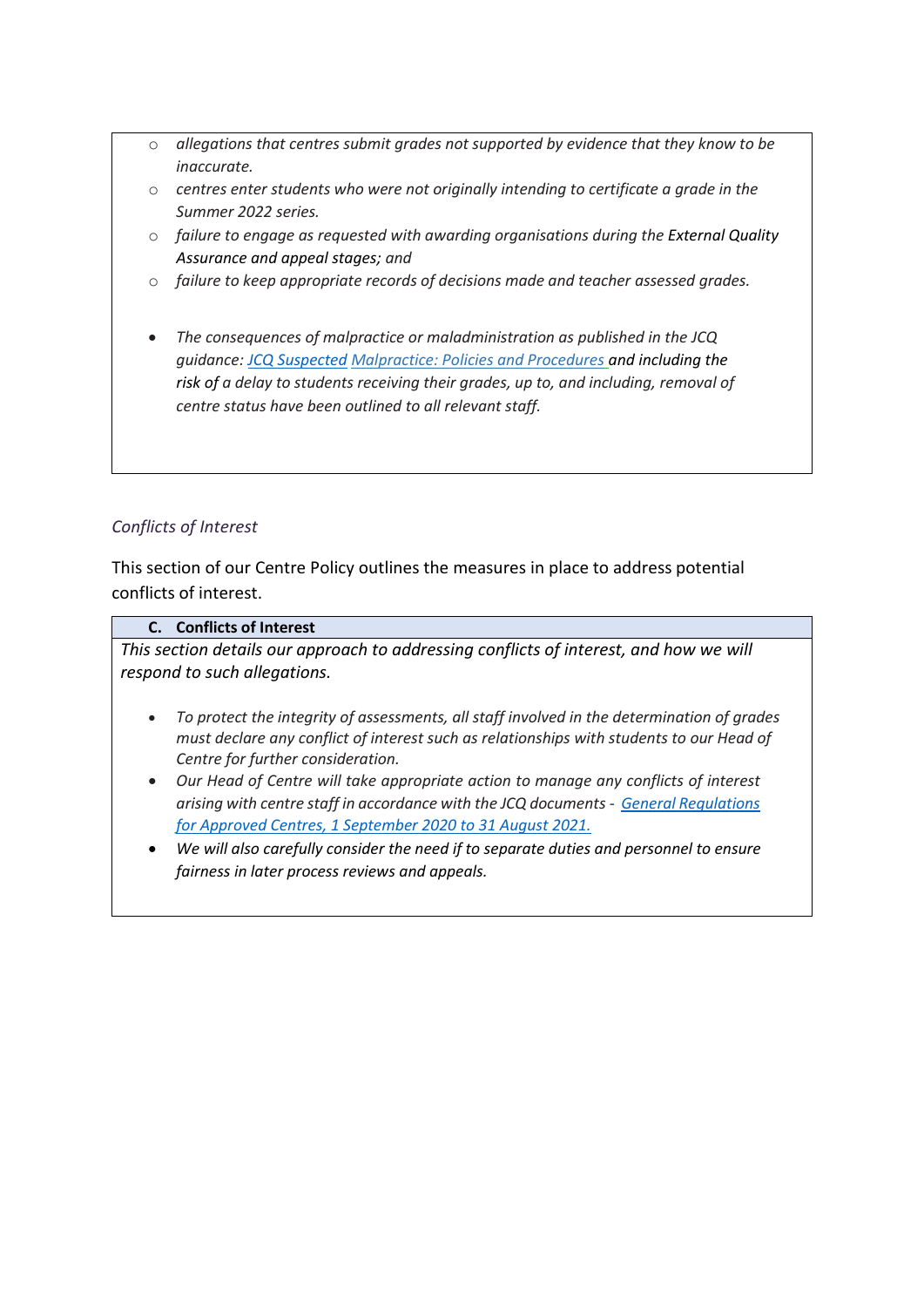## Private candidates

This section of our Centre Policy outlines our approach to working with Private Candidates to arrive at appropriate grades.

#### **A. Private Candidates**

*This section details our approach to providing and quality assuring grades to Private Candidates.* 

- *Our arrangements for assessing Private Candidates to arrive at appropriate grades are identical to the approaches utilised for internal candidates.*
- *Where it has been necessary to utilise different approaches, the JCQ Guidance on Private Candidates has been followed and any divergences from our approach for internal candidates have been recorded on the appropriate class/student documentation.*
- *In undertaking the review of cohort grades in conjunction with our centre results profiles from previous examined years, the grades determined by our centre for Private Candidates have been excluded from our analysis.*

## External Quality Assurance

This section of our Centre Policy outlines the arrangements in place to comply with awarding organisation arrangements for External Quality Assurance of teacher assessed grades in a timely and effective way.

#### **A. External Quality Assurance**

*This section outlines the arrangements we have in place to ensure the relevant documentation and assessment evidence can be provided in a timely manner for the purposes of External Quality Assurance sampling, and that staff can be made available to respond to enquiries.* 

- *All staff involved have been made aware of the awarding organisation requirements for External Quality Assurance as set out in the JCQ Guidance.*
- *All necessary records of decision-making in relation to determining grades have been properly kept and can be made available for review as required.*
- *All student evidence on which decisions regarding the determination of grades has been retained and can be made available for review as required.*
- *Instances where student evidence used to decide teacher assessed grades is not available, for example where the material has previously been returned to students and cannot now be retrieved, will be clearly recorded on the appropriate documentation.*
- *All staff involved have been briefed on the possibility of interaction with awarding organisations during the different stages of the External Quality Assurance process and*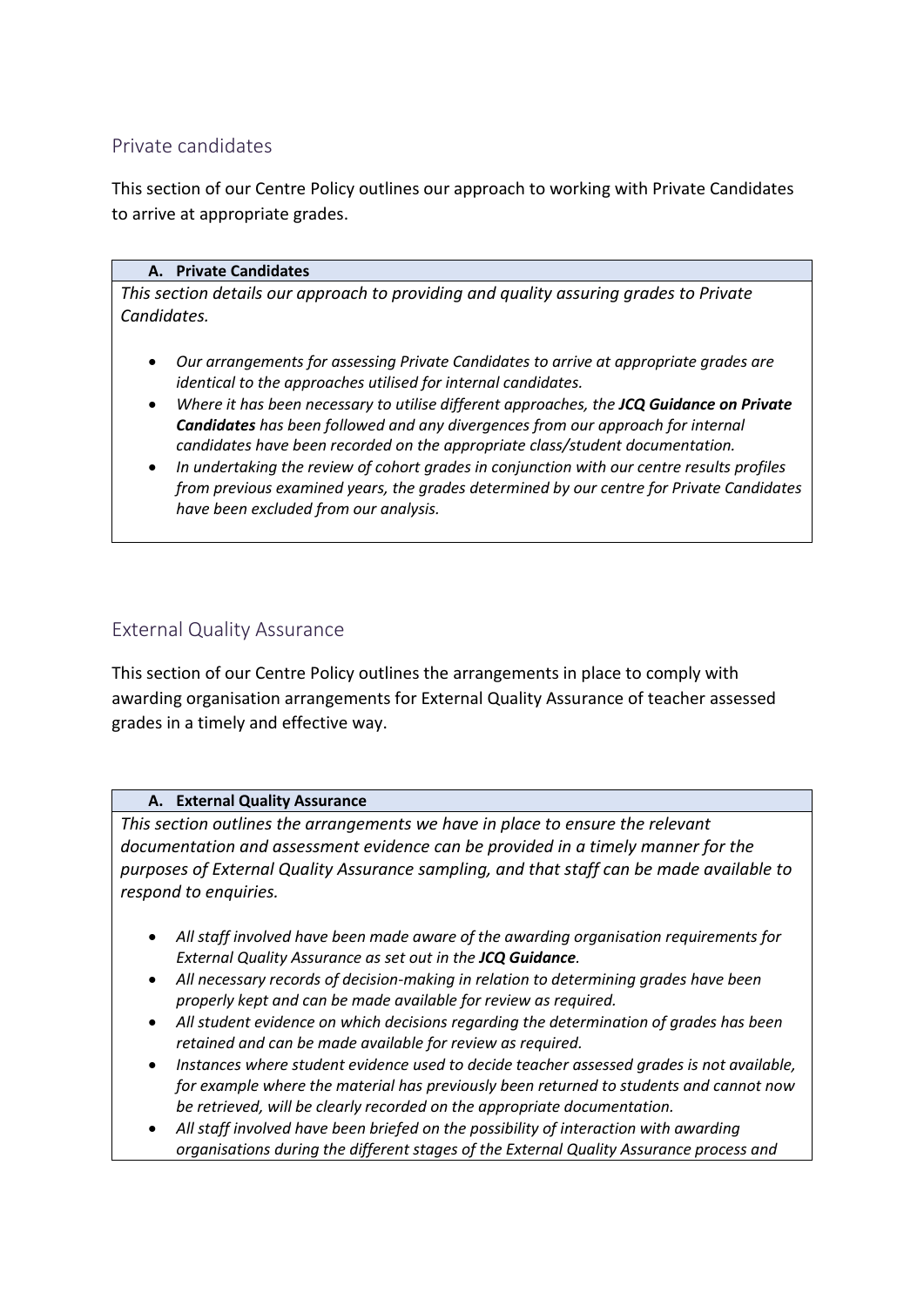*can respond promptly and fully to enquiries, including attendance at Virtual Visits should this prove necessary.* 

- *Arrangements are in place to respond fully and promptly to any additional requirements/reviews that may be identified as a result of the External Quality Assurance process.*
- *Staff have been made aware that a failure to respond fully and effectively to such additional requirements may result in further action by the awarding organisations, including the withholding of results.*

## Results

This section of our Centre Policy outlines our approach to the receipt and issue of results to students and the provision of necessary advice and guidance.

#### **A. Results**

*This section details our approach to the issue of results to students and the provision of advice and guidance.* 

- *All staff involved have been made aware of the specific arrangements for the issue of results in Summer 2022, including the issuing of A/AS and GCSE results in the same week.*
- *Arrangements will be made to ensure the necessary staffing, including exams office and support staff, to enable the efficient receipt and release of results to our students.*
- *Arrangements will be in place for the provision of all necessary advice, guidance and support, including pastoral support, to students on receipt of their results.*
- *Such guidance will include advice on the appeals process in place in 2022 (see below).*
- *Appropriate staff will be available to respond promptly to any requests for information from awarding organisations, for example regarding missing or incomplete results, to enable such issues to be swiftly resolved.*
- *Parents/guardians have been made aware of arrangements for results days.*